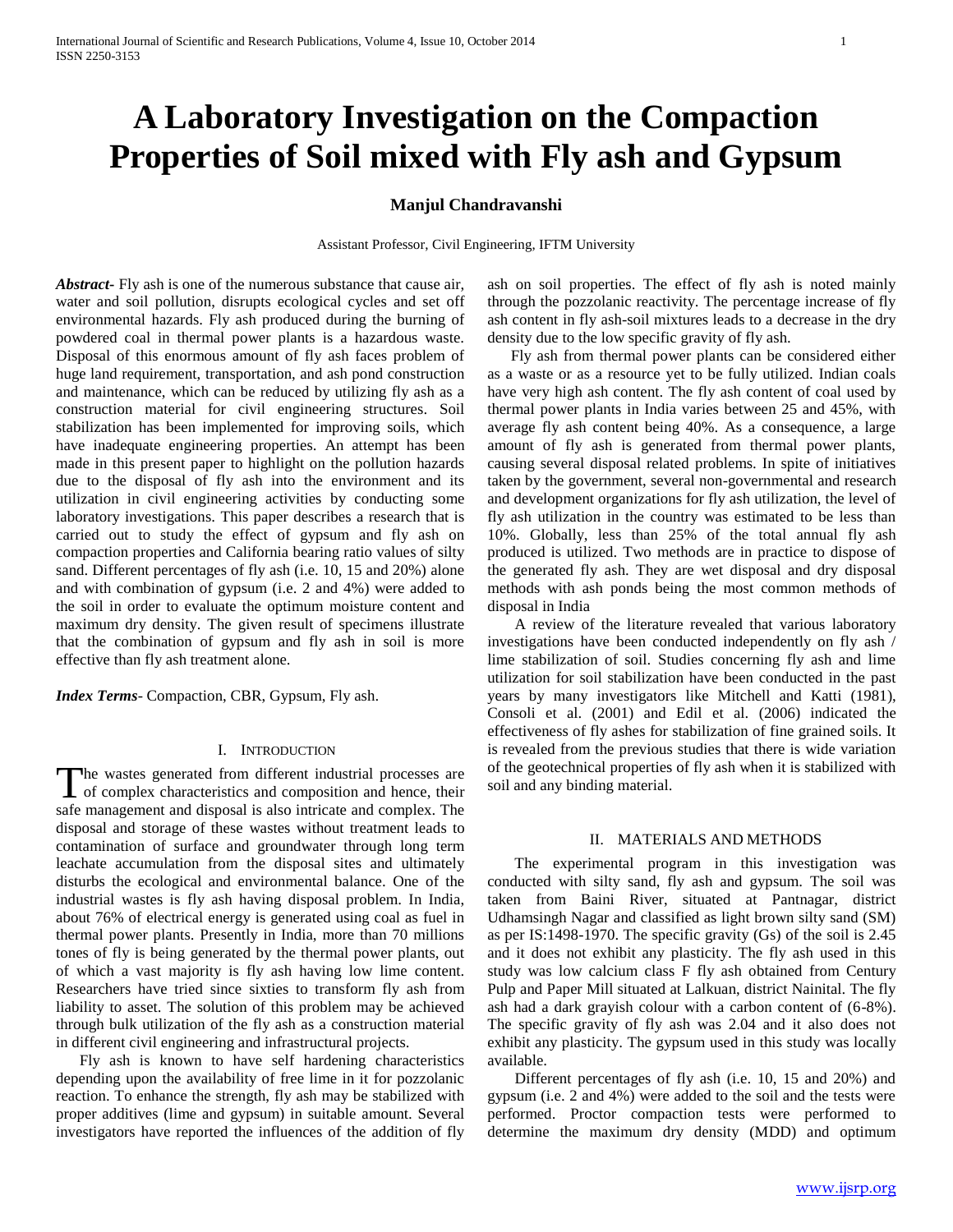moisture content (OMC) for soil-fly ash and soil-fly ash-gypsum mixtures. The tests were conducted in accordance with Indian Standard test method (IS: 2720-Part 7).

## III. TEST RESULTS AND DISCUSSIONS

 Observations from standard proctor tests have been analyzed to study the effect of fly ash and gypsum on the engineering behaviour of soil.

### **Standard Proctor Test**

 The standard proctor tests were carried out on the soil sample with different percentages of fly ash and gypsum. The optimum moisture content and maximum dry density of the samples were determined. The test results shows that with the increasing proportion of fly ash in soil sample the optimum moisture content increases and maximum dry density decreases and same pattern were observed with the varying percentages of gypsum.

# **Table I: OMC and MDD of soil +fly ash + gypsum mixes**

| OMC(%)  |    |     |     |     | Max. Dry Density $(kN/m^3)$ |         |       |       |       |
|---------|----|-----|-----|-----|-----------------------------|---------|-------|-------|-------|
| Fly Ash |    | 0%  | 10% | 15% | 20%                         | 0%      | 10%   | .5%   | 20%   |
| Gypsum  | 0% |     | 14  | 16  | $\overline{\phantom{a}}$    | 15.60   | 15.40 | 15.30 | 14.91 |
|         | 2% | --- | 18  | 20  | 21                          | $- - -$ | 15.99 | 15.70 | 15.30 |
|         | 4% | --- | 19  | 21  | 22                          | ---     | 15.99 | 15.40 | 15.11 |

## **California Bearing Ratio**

 CBR-value is used as an index of soil strength and bearing capacity. This value is broadly used and applied in design of the base and the sub-base material for pavement. California Bearing

Ratio tests (CBR) were carried out on soil mixed with different proportion of fly ash and gypsum so as to study their bearing capacity.

| Table II: CBR values for Unsoaked and Soaked condition |  |
|--------------------------------------------------------|--|
|                                                        |  |

| Soaked  |    |       |      |      | Unsoaked |       |       |       |       |
|---------|----|-------|------|------|----------|-------|-------|-------|-------|
| Fly Ash |    | $0\%$ | 10%  | 15%  | 20%      | 0%    | 10%   | 15%   | 20%   |
|         |    |       |      |      |          |       |       |       |       |
| Gypsum  | 0% | 4.92  | 4.98 | 5.99 | 6.46     | 13.07 | 13.34 | 14.89 | 15.56 |
|         |    |       |      |      |          |       |       |       |       |
|         | 2% | ---   | 5.05 | 5.41 | 6.34     |       | 13.81 | 16.30 | 16.50 |
|         | 4% | ---   | 5.19 | 5.54 | 6.35     | ---   | 20.61 | 20.82 | 20.95 |

## IV. CONCLUSIONS

 Soil stabilization as a cost-effective method is utilized in order to improve the properties of poor soil by adding the binder and by-products. The experiments conducted to study the effect of fly ash and gypsum addition on the geotechnical behaviour of soil.

 Based on the experimental results and discussions as presented above the following conclusion can be drawn:

- With an increase in the percentages of fly ash in soil specimens the optimum moisture content increases and maximum dry density decreases.
- On addition of gypsum in soil –fly ash mixtures firstly an increase in both optimum moisture content and maximum dry density is observed. Further by increasing the percentage of gypsum the optimum moisture content increases and maximum dry density decreases.
- At optimum content, the CBR values of soil alone and soil – fly ash mixtures increases from 13.07% to 15.56% for Unsoaked condition. By increasing the percentages of fly ash and gypsum in soil samples the CBR value increases up to 20.95%.
- For soaked condition, the CBR values of soil and soil fly ash mixtures increases from 4.92% to 6.46%. On addition of gypsum in soil – fly ash mixtures the CBR value

decreases to 4.39%. With increase in percentage of gypsum the CBR value again increases.

 The CBR values for unsoaked conditions are more than the CBR values for soaked conditions.

#### **REFERENCES**

- [1] Bera A.K., Ghosh A. (2007): Compaction Characteristics of Pond Ash. Journal of Materials, ASCE, 19, 349-357.
- [2] Consoli N.C., Prietto P.D.M., Carraro J.A.H and Heinech (2001): Behaviour of compacted soil-fly ash-carbide lime mixtures. Journal of Geotechnical and Geoenvironmental Engineering, ASCE 127(9), 774–782.
- [3] Edil T.B., Acosta H.A. and Benson C.H. (2006): Stabilizing soft fine grained soils with fly ash, Journal of Materials in Civil Engineering, ASCE 18(2), 283-294.
- [4] Iyer R.S. and Scott J.A. (2001): Power Station Fly ash-A Review of Value Added Utilization Outside of the Construction Industry, Journal of Resources, Conservation Recycling, 31, 217–288.
- [5] Mitchell J.K. and Katti R.K. (1981): Soil improvement. State-of-the-art report. Proc., 10th Int. Conf. on Soil Mechanics and Foundation Engineering. International Society of Soil Mechanics and Foundation Engineering, London, 261–317.
- [6] Pandian N.S. (2004): Fly ash characterization with reference to geotechnical applications. Journal of Indian Inst. Sci., 84, 189–216.
- [7] Rengaswamy A. and Kumar M. (1988): Fly ash Utilization-Indian Scenario. In Proceedings of the International Conference on Fly ash Disposal and Utilization, Central Board of Irrigation and Power, New Delhi.